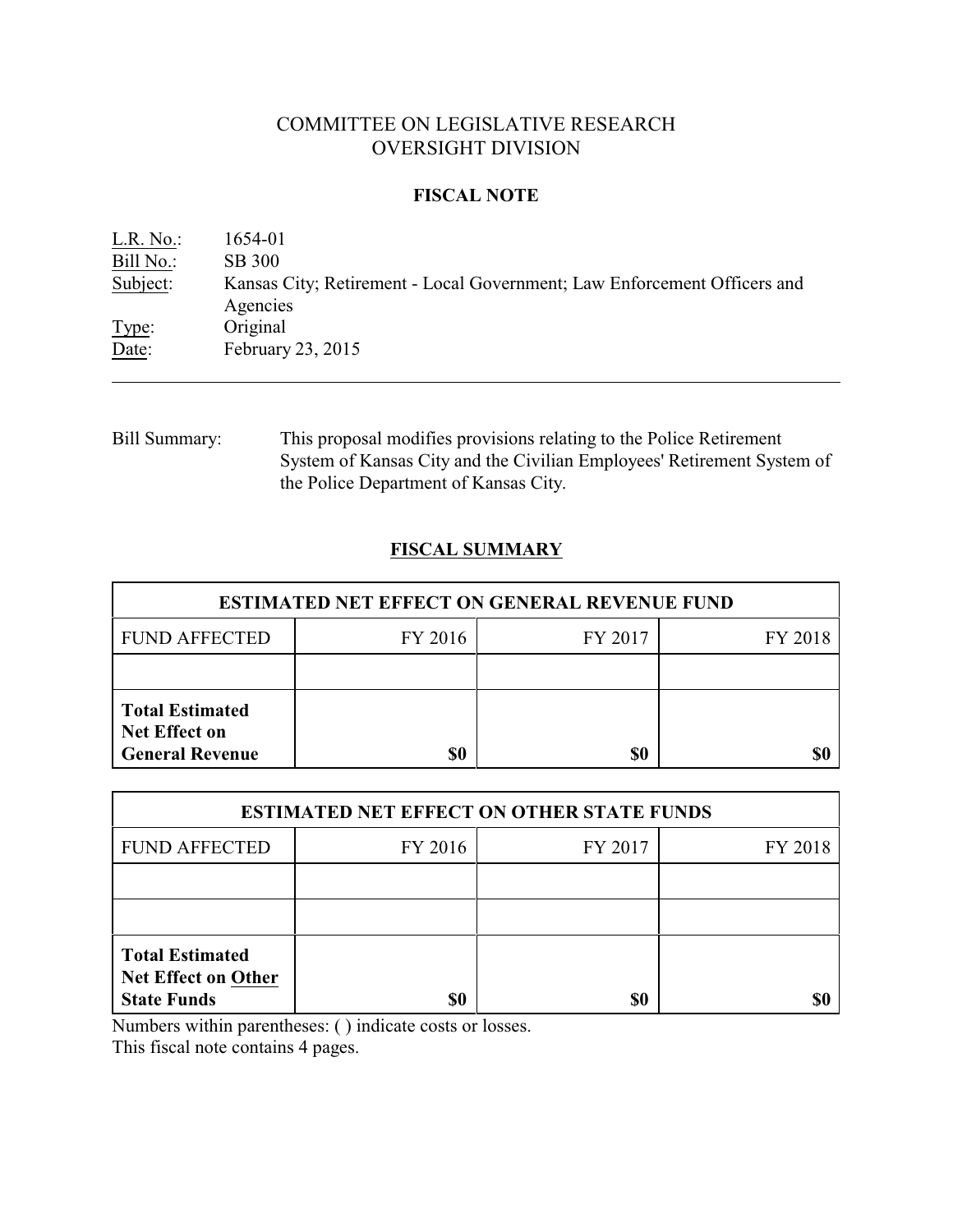L.R. No. 1654-01 Bill No. SB 300 Page 2 of 4 February 23, 2015

| <b>ESTIMATED NET EFFECT ON FEDERAL FUNDS</b>                        |         |         |         |  |
|---------------------------------------------------------------------|---------|---------|---------|--|
| <b>FUND AFFECTED</b>                                                | FY 2016 | FY 2017 | FY 2018 |  |
|                                                                     |         |         |         |  |
|                                                                     |         |         |         |  |
| <b>Total Estimated</b><br>Net Effect on All<br><b>Federal Funds</b> | \$0     | \$0     |         |  |

| <b>ESTIMATED NET EFFECT ON FULL TIME EQUIVALENT (FTE)</b>    |         |         |         |  |
|--------------------------------------------------------------|---------|---------|---------|--|
| <b>FUND AFFECTED</b>                                         | FY 2016 | FY 2017 | FY 2018 |  |
|                                                              |         |         |         |  |
|                                                              |         |         |         |  |
| <b>Total Estimated</b><br><b>Net Effect on</b><br><b>FTE</b> |         |         |         |  |

 $\Box$  Estimated Net Effect (expenditures or reduced revenues) expected to exceed \$100,000 in any of the three fiscal years after implementation of the act.

| <b>ESTIMATED NET EFFECT ON LOCAL FUNDS</b> |         |         |         |  |
|--------------------------------------------|---------|---------|---------|--|
| <b>FUND AFFECTED</b>                       | FY 2016 | FY 2017 | FY 2018 |  |
| Local Government                           | \$0     | \$0     | \$0     |  |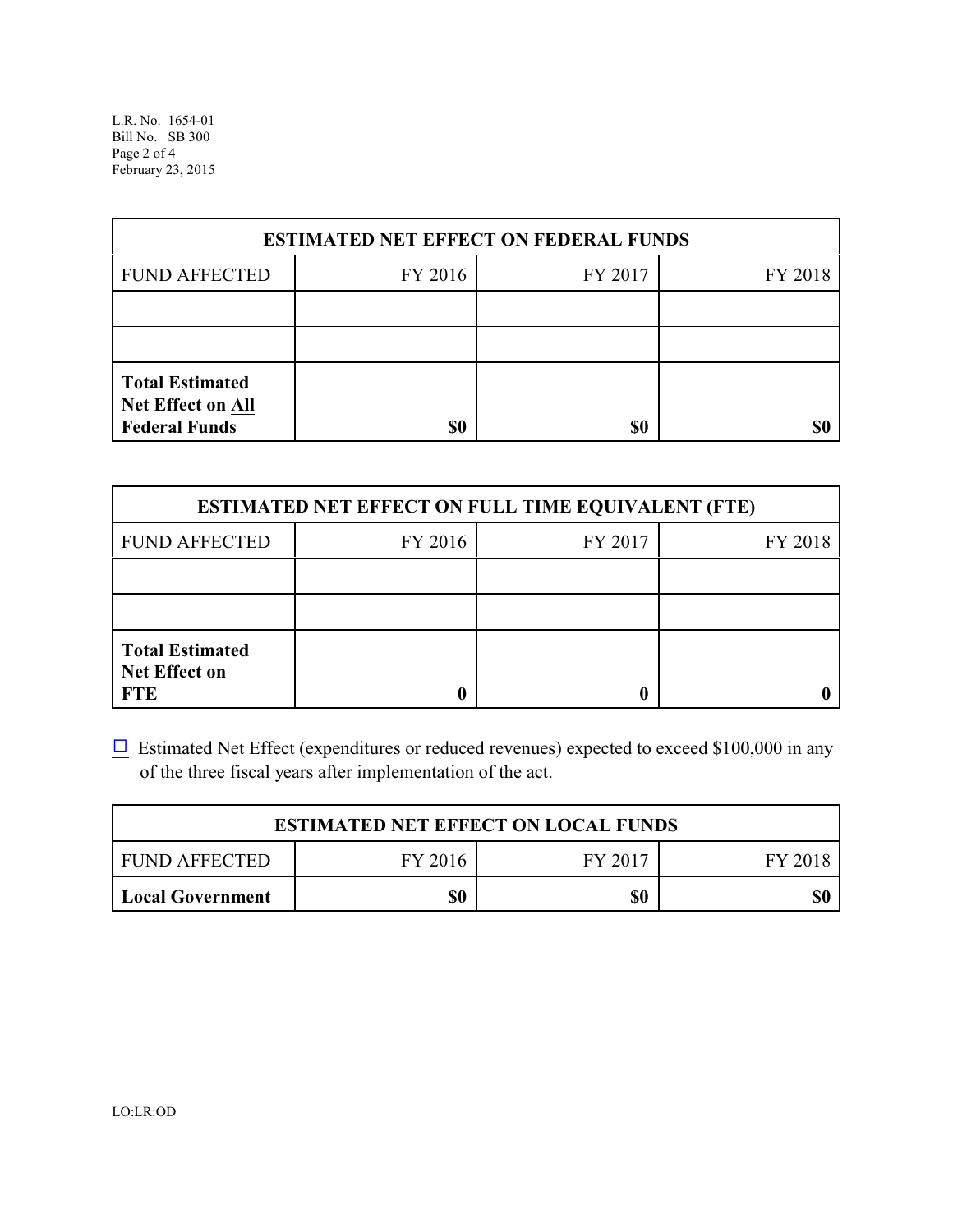L.R. No. 1654-01 Bill No. SB 300 Page 3 of 4 February 23, 2015

#### **FISCAL ANALYSIS**

#### ASSUMPTION

**Oversight** was unable to receive some of the agency responses in a timely manner due to the short fiscal note request time. Oversight has presented this fiscal note on the best current information that we have or on prior year information regarding a similar bill. Upon the receipt of agency responses, Oversight will review to determine if an updated fiscal note should be prepared and seek the necessary approval of the chairperson of the Joint Committee on Legislative Research to publish a new fiscal note.

Officials from the **Joint Committee on Public Employee Retirement** and the **Kansas City Police Retirement System** each assume the current proposal would not fiscally impact their respective agencies.

| FISCAL IMPACT - State Government | FY 2016<br>$(10 \text{ Mo.})$ | FY 2017                       | FY 2018                       |
|----------------------------------|-------------------------------|-------------------------------|-------------------------------|
|                                  | $\underline{\underline{\$0}}$ | $\underline{\underline{\$0}}$ | $\underline{\underline{\$0}}$ |
| FISCAL IMPACT - Local Government | FY 2016<br>$(10 \text{ Mo.})$ | FY 2017                       | FY 2018                       |
|                                  | $\underline{\underline{\$0}}$ | <u>\$0</u>                    | $\underline{\$0}$             |

## FISCAL IMPACT - Small Business

No direct fiscal impact to small businesses would be expected as a result of this proposal.